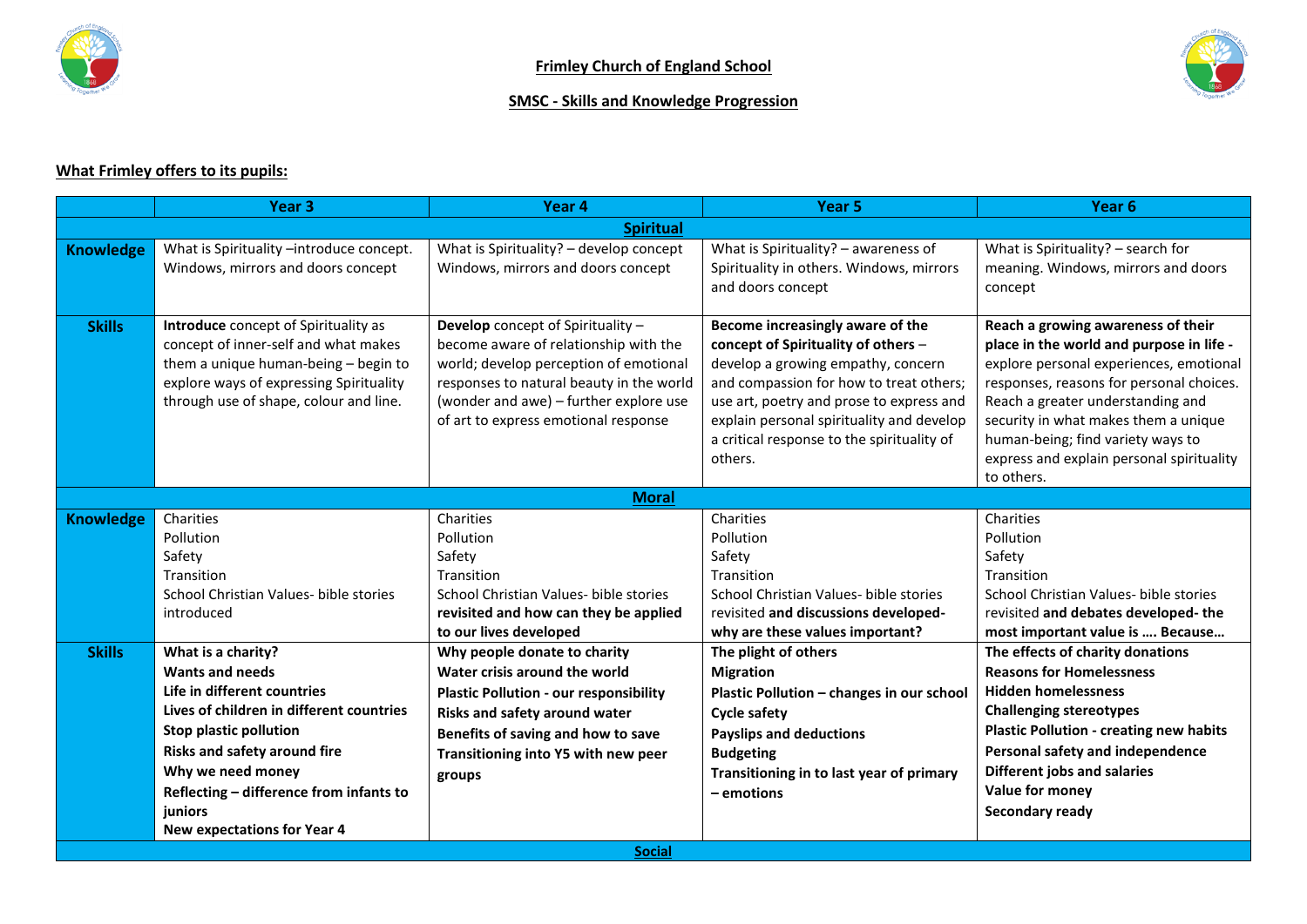| <b>Knowledge</b> | Families and people who care for me    | Families and people who care for me          | Families and people who care for me    | Families and people who care for me       |
|------------------|----------------------------------------|----------------------------------------------|----------------------------------------|-------------------------------------------|
|                  | Caring friendships                     | Caring friendships                           | Caring friendships                     | Caring friendships                        |
|                  | Respectful relationships               | Respectful relationships                     | Respectful relationships               | Respectful relationships                  |
|                  | Online relationships                   | Online relationships                         | Online relationships                   | Online relationships                      |
|                  | Being safe                             | Being safe                                   | Being safe                             | Being safe                                |
|                  | School Christian Values- bible stories | School Christian Values- bible stories       | School Christian Values- bible stories | School Christian Values- bible stories    |
|                  | introduced and social implications     | revisited and how can they be applied        | revisited and discussions developed-   | revisited and debates developed-the       |
|                  |                                        | to our lives developed and social            | why are these values important? and    | most important value is  Because          |
|                  |                                        | implications                                 | social implications                    | and social implications                   |
| <b>Skills</b>    | <b>Comparing and exploring</b>         | <b>Discussion</b>                            | Recognising, explaining and self-      | Respect                                   |
|                  | Identifying                            | Questioning                                  | reflection                             | <b>Giving opinions</b>                    |
|                  | <b>Explaining</b>                      | recognising                                  | <b>Inference and deduction</b>         | Inference                                 |
|                  | Recognise                              | Identifying                                  | <b>Discussion</b>                      | <b>Explaining</b>                         |
|                  | <b>Exploring</b>                       | <b>Exploring</b>                             | <b>Empathising</b>                     | Recognise                                 |
|                  | <b>Developing awareness</b>            | Compromise                                   | <b>Negotiation</b>                     | <b>Analysing relationships</b>            |
|                  | Listen                                 | <b>Responding</b>                            | <b>Giving opinions</b>                 | <b>Making considered decisions</b>        |
|                  | Respond                                | Role play                                    | <b>Demonstrating strategies</b>        | <b>Comparing</b>                          |
|                  | <b>Identify and explain</b>            | <b>Discussion</b>                            | <b>Explaining, giving examples</b>     | <b>Inference and deduction</b>            |
|                  | Responsibility                         | Listen                                       | <b>Realise</b>                         | Role play                                 |
|                  | <b>Understand</b>                      | Respond                                      | Identify                               | <b>Expressing opinions</b>                |
|                  | Vocabulary                             | Critical thinking - evaluating               | <b>Analysing and reflecting</b>        | Listening to views of others              |
|                  |                                        | <b>Analysing content</b>                     | <b>Asking questions</b>                | Acceptance                                |
|                  |                                        | <b>Strategies</b>                            | Recognise                              | Consequence                               |
|                  |                                        | <b>Identify rights</b>                       | <b>Managing requests</b>               | <b>Discussion</b>                         |
|                  |                                        | Vocabulary                                   | <b>Confidence</b>                      | <b>Debate</b>                             |
|                  |                                        |                                              |                                        | <b>Apply</b>                              |
|                  |                                        |                                              |                                        | <b>Critically examine</b>                 |
|                  |                                        |                                              |                                        | Consider                                  |
|                  |                                        |                                              |                                        | Self-belief                               |
|                  |                                        |                                              |                                        | <b>Assurance</b>                          |
|                  |                                        |                                              |                                        | <b>Demonstrating considered decisions</b> |
|                  |                                        | <b>Cultural</b>                              |                                        |                                           |
| <b>Knowledge</b> | An overview of the UK                  | An overview of Europe                        | An overview of The Americas            | An overview of the rest of the World      |
|                  | Local study - Frimley                  | <b>Local study - Greece</b>                  | <b>Regional study - Brazil</b>         | <b>Mountains</b>                          |
|                  | Environmental study                    | <b>Volcanoes</b>                             | <b>The Amazon River</b>                | <b>Environmental enquiry</b>              |
|                  |                                        |                                              | <b>Environmental enquiry</b>           | <b>Mayan Civilization</b>                 |
| <b>Skills</b>    | Identify similarities and differences  | <b>Describe</b> similarities and differences | Explain how and why differences in     | Explain the reasons for, and effects of,  |
|                  | between culture, religions and beliefs | within between religions and beliefs         | belief are expressed                   | diversity within and between religions,   |
|                  | Identify the impacts of beliefs and    | Describe the impact of beliefs and           | Recognise, explain and ask questions   | beliefs and cultures                      |
|                  | practices on people's lives            | practices on individuals, groups and         | about the impact of beliefs on         |                                           |
|                  |                                        | communities                                  | individuals, groups and communities    |                                           |